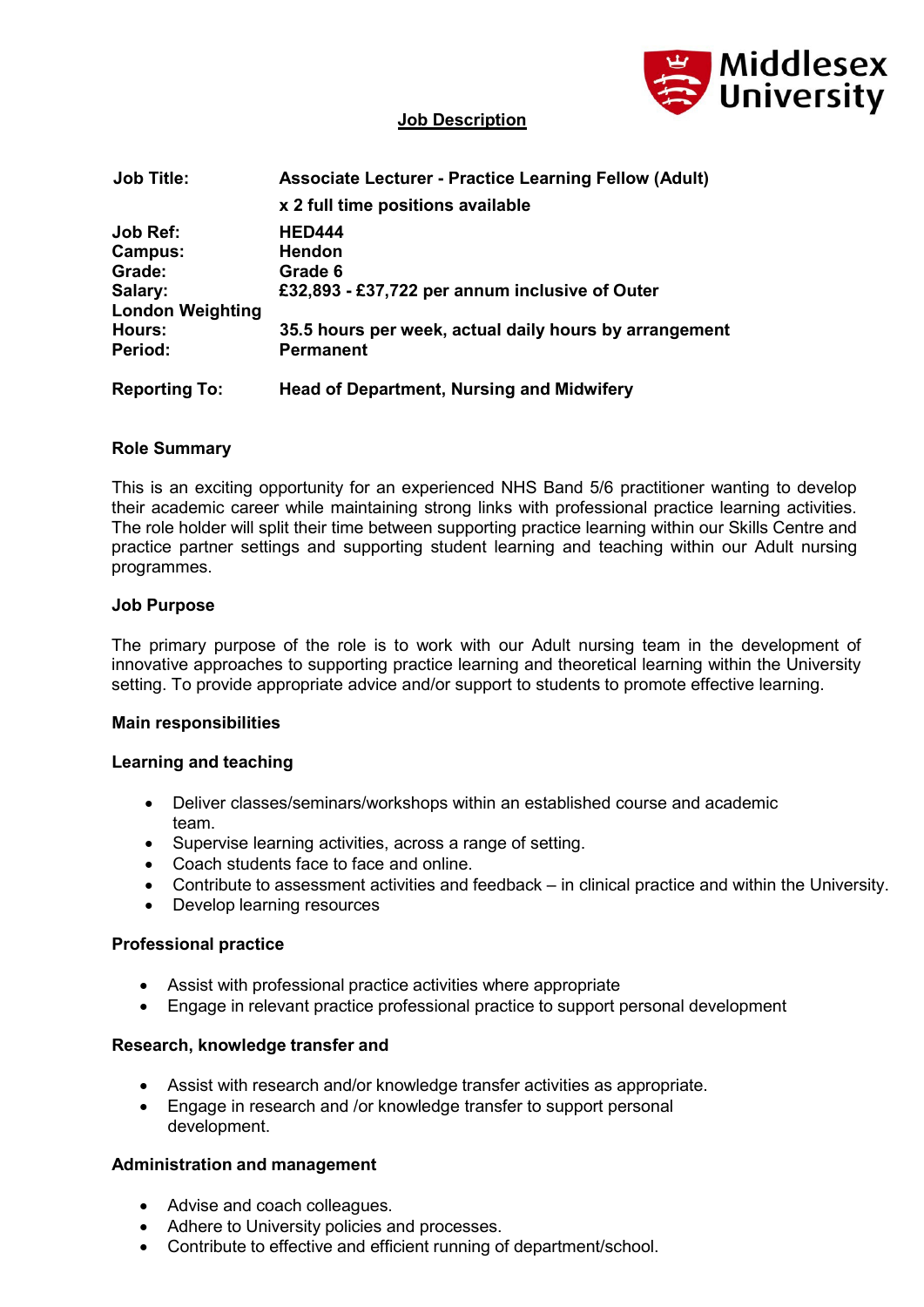- **Hours:** The duties and responsibilities of an Associate Lecturer are wide-ranging. You will be expected to work hours as are reasonably necessary in order to fulfill your dutiesand responsibilities.
- **Leave:** 30 days per annum plus eight Bank Holidays and seven University days takenat Christmas (pro rata for part-time staff) which may need to be taken as time off in lieu.
- **Flexibility:** Please note that given the need for flexibility in order to meet the changing requirements of the University, the duties and location of this post and the role of the post-holder may be changed after consultation. The balance of duties may vary over time and will be reviewed as part of the appraisal process.

## **PERSON SPECIFICATION**

### **Post Title: Practice Learning Fellow – Adult**

Essential Requirements

### **Knowledge, Skills, and Experience**

- Current NMC registration and practicing as an Adult nurse
- Appropriate academic qualifications (normally minimum of BSc for RNs, working towards a postgraduate qualification or relevant professional qualification).
- Experience of acting as Practice Assessor in clinical practice setting
- Ability to deliver high quality teaching in appropriate contexts.
- Understanding of relevant academic professional practice.
- Proven ability to work on own initiative and as part of a team.

# **Equality Diversity and Inclusion**

**Essential:**

Demonstrable commitment to fairness and the principles of equality and inclusion.

**No Parking at Hendon campus:** There are no parking facilities for new staff joining our Hendon campus, except for Blue Badge holders. If you are applying for a post at our Hendon Campus please ensure you can commute without using a car.

Information on public transport to Hendon can be found here: <https://www.mdx.ac.uk/get-in-touch/directions-london>

We offer an interest-free season ticket loan, interest-free motorbike loan, and bicycle and motorbike parking and changing facilities.

**We value diversity and strive to create a fairer, more equitable work environment for our staff and students.**

**We offer a range of family friendly, inclusive employment policies, flexible working arrangements, staff diversity networks, campus facilities and services to support staff from different backgrounds.**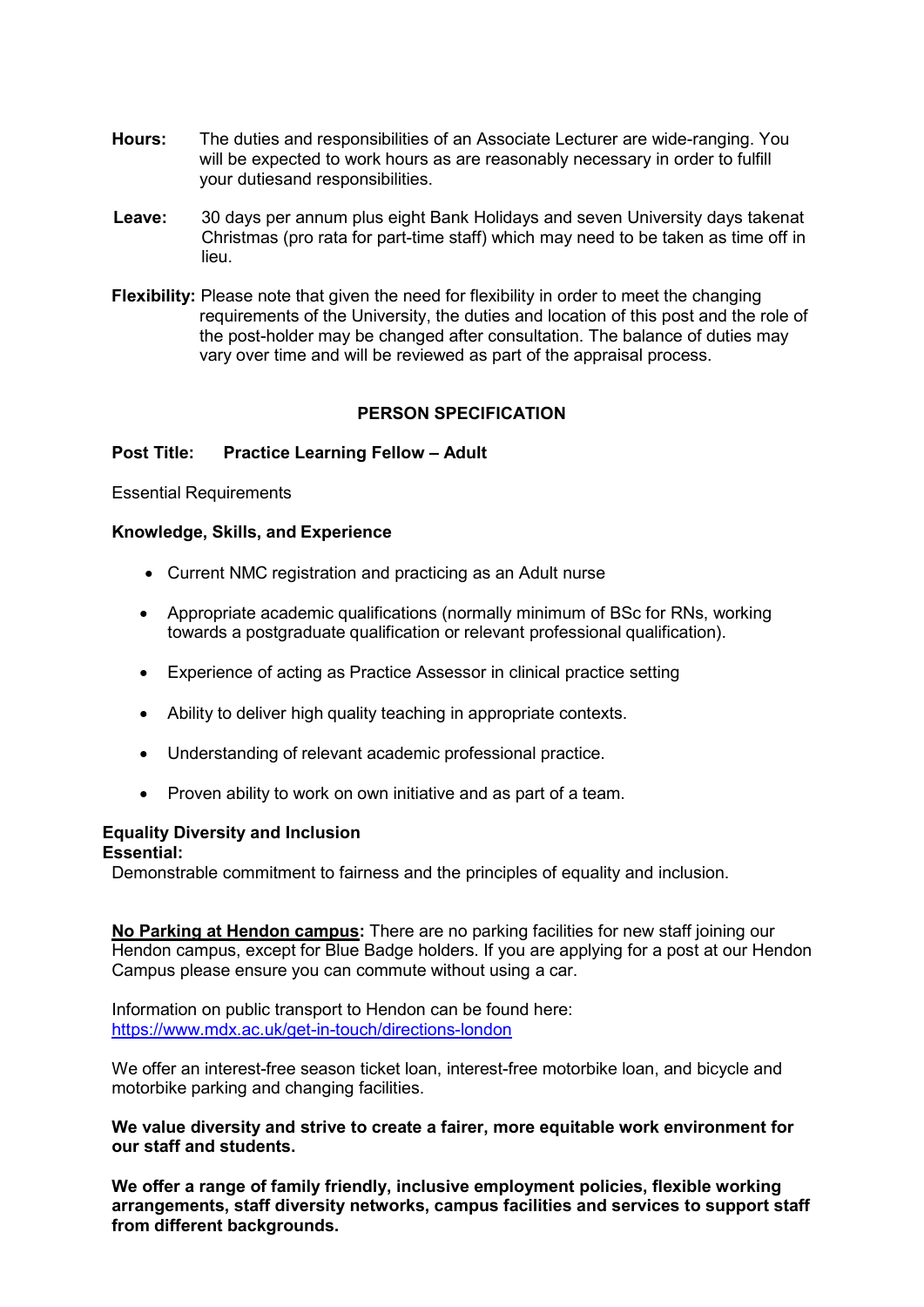The postholder should actively follow Middlesex University policies and procedures and maintain an awareness and observation of Fire and Health & Safety Regulations.

This post is exempt from the Rehabilitation of Offenders Act 1974 and requires a Disclosure and Barring Service certificate. You are therefore required to disclose details of any criminal record. ALL criminal convictions, cautions, reprimands or final warnings, even if they would otherwise be regarded as spent under this Act must be disclosed, as well as any other information that may have a bearing on your suitability for the post, including pending prosecutions.

The University will apply for a DBS certificate before your appointment is confirmed.

## **Closing date for receipt of applications: see job advertisement Interview Date: see job advertisement**

### **What Happens Next ?**

If you wish to discuss the job in further detail, please contact Head of Department **Dr Sinead Mehigan** [s.mehigan@mdx.ac.uk](mailto:s.mehigan@mdx.ac.uk) or Deputy Head of Department **Cariona Flaherty** [c.b.flaherty@mdx.ac.uk](mailto:c.b.flaherty@mdx.ac.uk)

## **Academic Professional Apprenticeships (APA) (updated January 2020)**

Newly appointed academic professionals, including Associate Lecturers, engaged in higher education teaching and/or research have for some years been required to undertake the PG Cert HE programme unless they hold an equivalent qualification or relevant experience. This is because Middlesex University is committed to the professionalisation of teaching in higher education through recognition and the celebration of good practice in learning and teaching. The PG Cert HE carries academic credit, not only for articulating and demonstrating the scholarship of teaching and learning but, of equal importance, for evidence from practice which convincingly underpins espoused theory.

From September 2018, subject to eligibility criteria, Academics without a teaching qualification are now required to undertake the Academic Professional Apprenticeship or the PG Cert HE as appropriate. Key points *(please refer to the Academic Professional apprenticeship Guidelines for more detailed information)* [https://www.intra.mdx.ac.uk/key](https://emea01.safelinks.protection.outlook.com/?url=https%3A%2F%2Fwww.intra.mdx.ac.uk%2Fkey-information%2Facademic-professional-apprenticeship&data=02%7C01%7C%7C5383f08ab088465796a408d60100cd1f%7C38e37b88a3a148cf9f056537427fed24%7C0%7C0%7C636697500272781284&sdata=PyPHP1vWnmRAqHJ4qn16n5LQJUpScdqs3RojUdzKcaU%3D&reserved=0)[information/academic-professional-apprenticeship](https://emea01.safelinks.protection.outlook.com/?url=https%3A%2F%2Fwww.intra.mdx.ac.uk%2Fkey-information%2Facademic-professional-apprenticeship&data=02%7C01%7C%7C5383f08ab088465796a408d60100cd1f%7C38e37b88a3a148cf9f056537427fed24%7C0%7C0%7C636697500272781284&sdata=PyPHP1vWnmRAqHJ4qn16n5LQJUpScdqs3RojUdzKcaU%3D&reserved=0)

- The Academic Professional Apprenticeship is expected to be completed over 18 to 24 months.
- Employees working less than 0.8 FTE will have the duration of the Apprenticeship extended.
- 20% of the contractual time is set aside for off the job Training (7 hours a week approximately).
- Applicants will be auto-registered on the Apprenticeship in October or January following their employment.
- Exemptions for prior learning can be considered, if some modules have been completed.
- The Apprenticeship is managed by the Education Department.
- Applicants have 2 years to successfully complete the programme.
- Staff completing the apprenticeship will be awarded: the Academic Professional Apprenticeship, the PG Cert Higher Education and Fellowship of the Higher Education Academy (FHEA).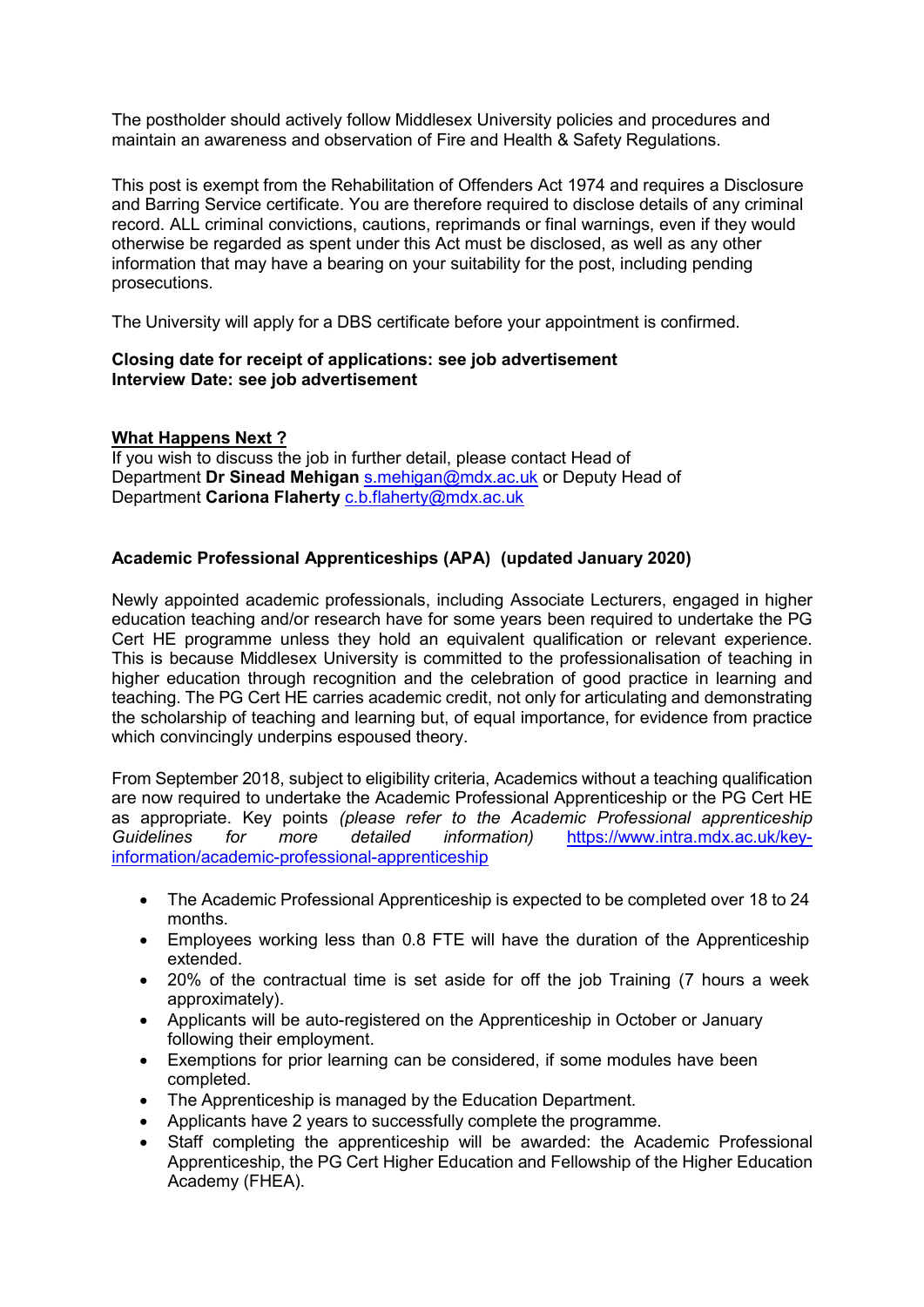## **Guidance Table**

| <b>Considerations</b>                    | <b>Answer</b>                                         |
|------------------------------------------|-------------------------------------------------------|
| <b>Prior Qualifications</b>              | If yes, no further action is required.                |
| Does applicant already have a teaching   | If No, they will be required to do the APA            |
| Qualification? PG Cert HE, FE etc or     |                                                       |
| has 3 years teaching experience in HE.   |                                                       |
| Is applicant a UK or EEA national or a   | If yes, the applicant will be required to do the APA. |
| non UK or EEA national who has been      | If No, they will be required to undertake the PG      |
| in the UK for at least 3 years?          | Cert HE as they will not be eligible to do the APA    |
| <b>Level 2 English &amp; Mathematics</b> | If yes the Applicant will be able to do the APA. If   |
| (GSCE)                                   | No, the Applicant will be required to undertake the   |
| Has the applicant completed level 2      | PG Cert HE, as they are not eligible to do the APA.   |
| English & Mathematics or equivalent?     |                                                       |
| (Evidence will need to be provided).     |                                                       |
| <b>Part Qualified</b>                    | The applicant will still be required to complete the  |
| Has the applicant already commenced      | APA and may be given credit for the modules           |
| a PG Cert HE, FE Programme in            | already completed. The recognition of prior           |
| another institution and completed some   | learning (RPL), may reduce the overall time to        |
| of the modules?                          | complete the Apprenticeship. However,<br>all          |
|                                          | apprenticeships must be undertaken over a period      |
|                                          | of at least twelve months.                            |
| <b>Start date</b>                        | If the applicant commences employment before          |
| When are applicants expected to start    | September, they will commence the programme in        |
| the programme?                           | Applicants<br>September.<br>who<br>commence           |
|                                          | employment after September but before January,        |
|                                          | will commence in January.                             |
| <b>Deferral</b>                          | Approval for deferral will be given by the Executive  |
| Are applicants able to request a         | Dean or Head of School.                               |
| deferral?                                |                                                       |

# **Postgraduate Certificate in Higher Education Programme**

Staff who do not hold a teaching qualification in Higher Education may be required to undertake a PGCHE on appointment.

# **POST GRADUATE CERTIFICATE IN HIGHER EDUCATION**

Set out below are the conditions which apply to newly appointed academic or related staff in relation to the PG Cert Higher Education programme:

- all staff with a contract of more than two years duration and not less than 0.5 FTE are expected to complete the programme unless exempted at the time of appointment;
- other fractional staff and part-time hourly-paid staff may enroll on the programme subject to the normal University conditions concerning payment of tuition fees;
- exemption shall be granted to suitably qualified and experienced staff: *i.e.* 3 years full-time or equivalent or PG Cert HE or equivalent;
- normally staff should be expected to complete the PG Cert HE programme successfully within 24 months of enrolling;
- normally there will be an upper limit of four years to complete the programme successfully. If problems are identified at 30 months every effort will be made to resolve them at a staff development level;